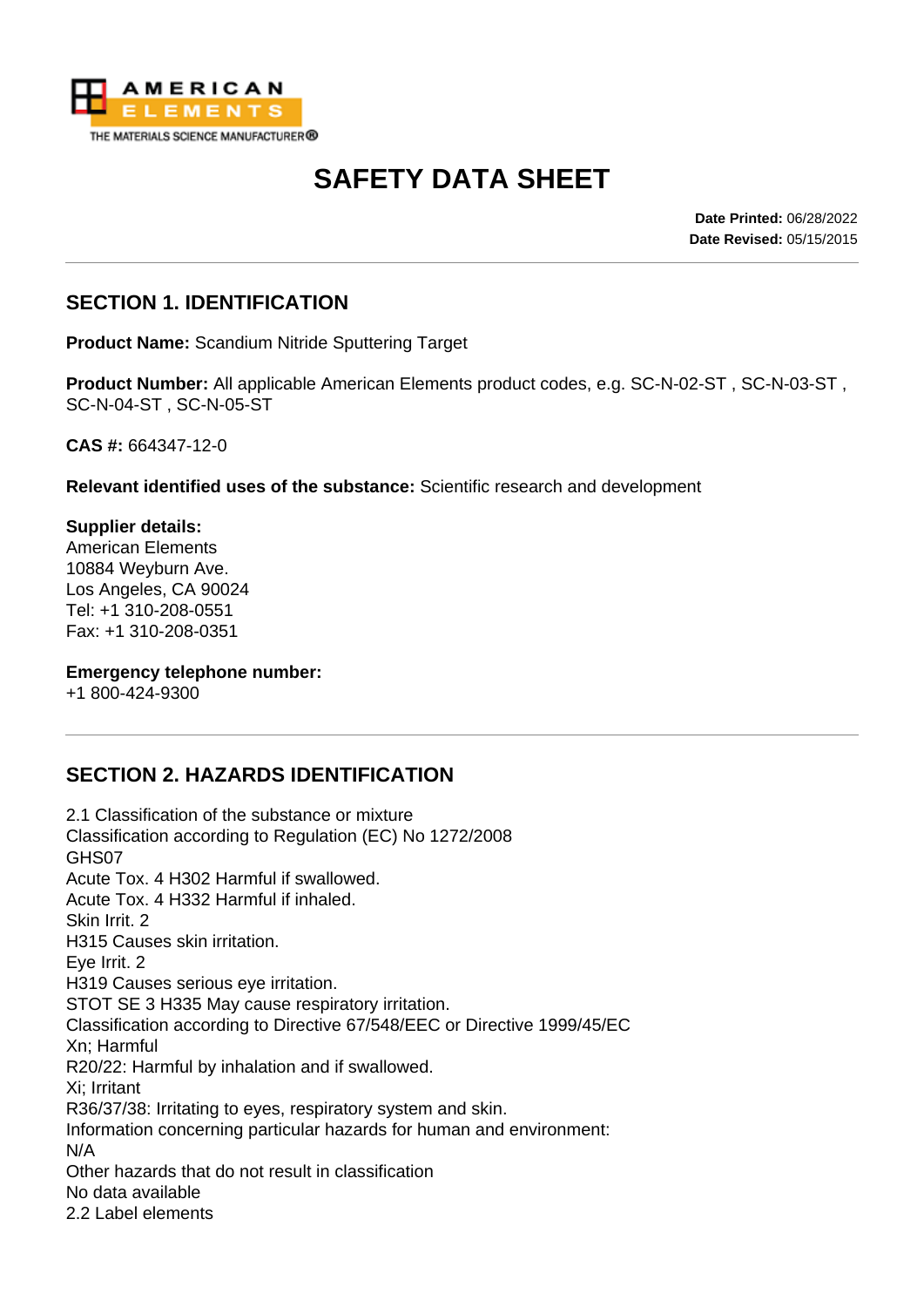Labelling according to Regulation (EC) No 1272/2008 The substance is classified and labelled according to the CLP regulation. Hazard pictograms

GHS07 Signal word Warning Hazard statements H302 Harmful if swallowed. H332 Harmful if inhaled. H315 Causes skin irritation. H319 Causes serious eye irritation. H335 May cause respiratory irritation. Precautionary statements P261 Avoid breathing dust/fume/gas/mist/vapors/spray. P280 Wear protective gloves/protective clothing/eye protection/face protection. P305+P351+P338 IF IN EYES: Rinse cautiously with water for several minutes. Remove contact lenses, if present and easy to do. Continue rinsing. P304+P340 IF INHALED: Remove person to fresh air and keep comfortable for breathing. P405 Store locked up. P501 Dispose of contents/container in accordance with local/regional/national/international regulations. 2.3 Other hazards Results of PBT and vPvB assessment PBT: N/A vPvB: N/A

#### **SECTION 3. COMPOSITION/INFORMATION ON INGREDIENTS**

3.1 Substances CAS# Designation: 664347-12-0 Scandium nitride

#### **SECTION 4. FIRST AID MEASURES**

4.1 Description of first aid measures If inhaled: Supply patient with fresh air. If not breathing, provide artificial respiration. Keep patient warm. Consult doctor if symptoms persist. Seek immediate medical advice. In case of skin contact: Instantly wash with water and soap and rinse thoroughly.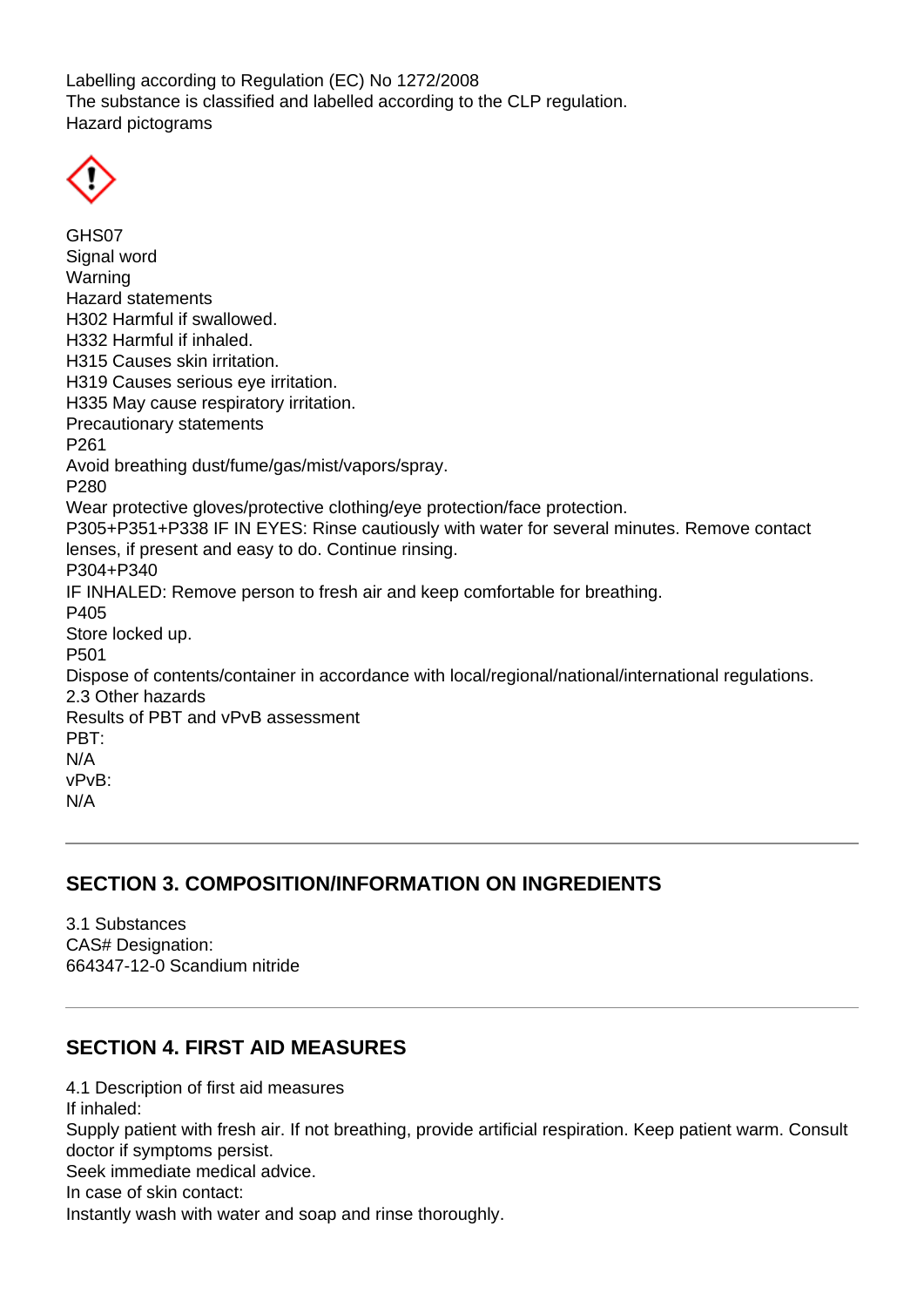Seek immediate medical advice. In case of eye contact: Rinse opened eye for several minutes under running water. Then consult doctor. If swallowed: Seek medical treatment. 4.2 Most important symptoms and effects, both acute and delayed No data available 4.3 Indication of any immediate medical attention and special treatment needed No data available

### **SECTION 5. FIREFIGHTING MEASURES**

5.1 Extinguishing media Suitable extinguishing agents CO2, sand, extinguishing powder. Do not use water. 5.2 Special hazards arising from the substance or mixture If this product is involved in a fire, the following can be released: Nitrogen oxides (NOx) Toxic metal oxide smoke 5.3 Advice for firefighters Protective equipment: Wear self-contained breathing apparatus. Wear full protective suit.

# **SECTION 6. ACCIDENTAL RELEASE MEASURES**

6.1 Personal precautions, protective equipment and emergency procedures Use personal protective equipment. Keep unprotected persons away. Ensure adequate ventilation 6.2 Environmental precautions: Do not allow material to be released to the environment without official permits. 6.3 Methods and materials for containment and cleanup: Dispose of contaminated material as waste according to section 13. Ensure adequate ventilation. Prevention of secondary hazards: No special measures required. 6.4 Reference to other sections See Section 7 for information on safe handling See section 8 for information on personal protection equipment. See Section 13 for information on disposal.

# **SECTION 7. HANDLING AND STORAGE**

7.1 Precautions for safe handling

Keep containers tightly sealed.

Store in cool, dry place in tightly closed containers.

Ensure good ventilation/exhaustion at the workplace.

Information about protection against explosions and fires:

No data available

7.2 Conditions for safe storage, including any incompatibilities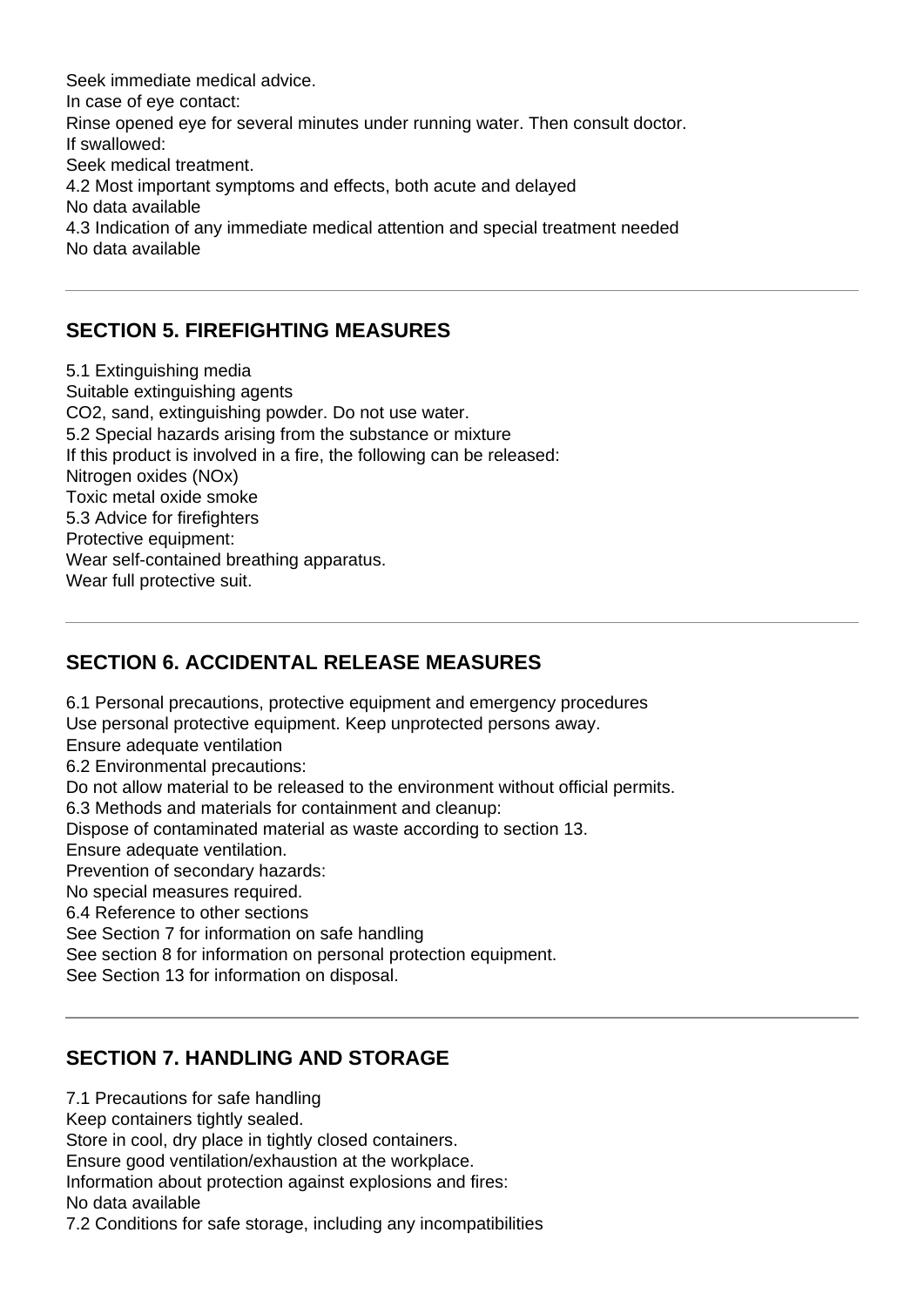Requirements to be met by storerooms and containers: No special requirements. Information about storage in one common storage facility: Store away from oxidising agents. Further information about storage conditions: Keep container tightly sealed. Store in cool, dry conditions in well-sealed containers. 7.3 Specific end use(s) No data available

# **SECTION 8. EXPOSURE CONTROLS/PERSONAL PROTECTION**

Additional information about design of technical systems: Properly operating chemical fume hood designed for hazardous chemicals and having an average face velocity of at least 100 feet per minute. 8.1 Control parameters Components with critical values that require monitoring at the workplace: Chromium (III) compounds, as Cr mg/m3 ACGIH TLV 0.5; A4 Belgium TWA 0.5 Denmark TWA 0.5 Finland TWA 0.01 France VME 0.5 Japan OEL 0.5 Korea TLV 0.5 Netherlands MAC-TGG 0.5 Norway TWA 0.5 Poland TWA 0.5 Sweden NGV 0.5 United Kingdom TWA 0.5 USA PEL 0.5 Additional information: No data 8.2 Exposure controls Personal protective equipment General protective and hygienic measures The usual precautionary measures should be adhered to in handling the chemicals. Keep away from foodstuffs, beverages and food. Instantly remove any soiled and impregnated garments. Wash hands during breaks and at the end of the work. Avoid contact with the eyes and skin. Maintain an ergonomically appropriate working environment. Breathing equipment: Use breathing protection with high concentrations. Protection of hands: Inspect gloves prior to use. The selection of the suitable gloves does not only depend on the material, but also on further marks of quality and varies from manufacturer to manufacturer. Material of gloves Impervious gloves Eye protection: Safety glasses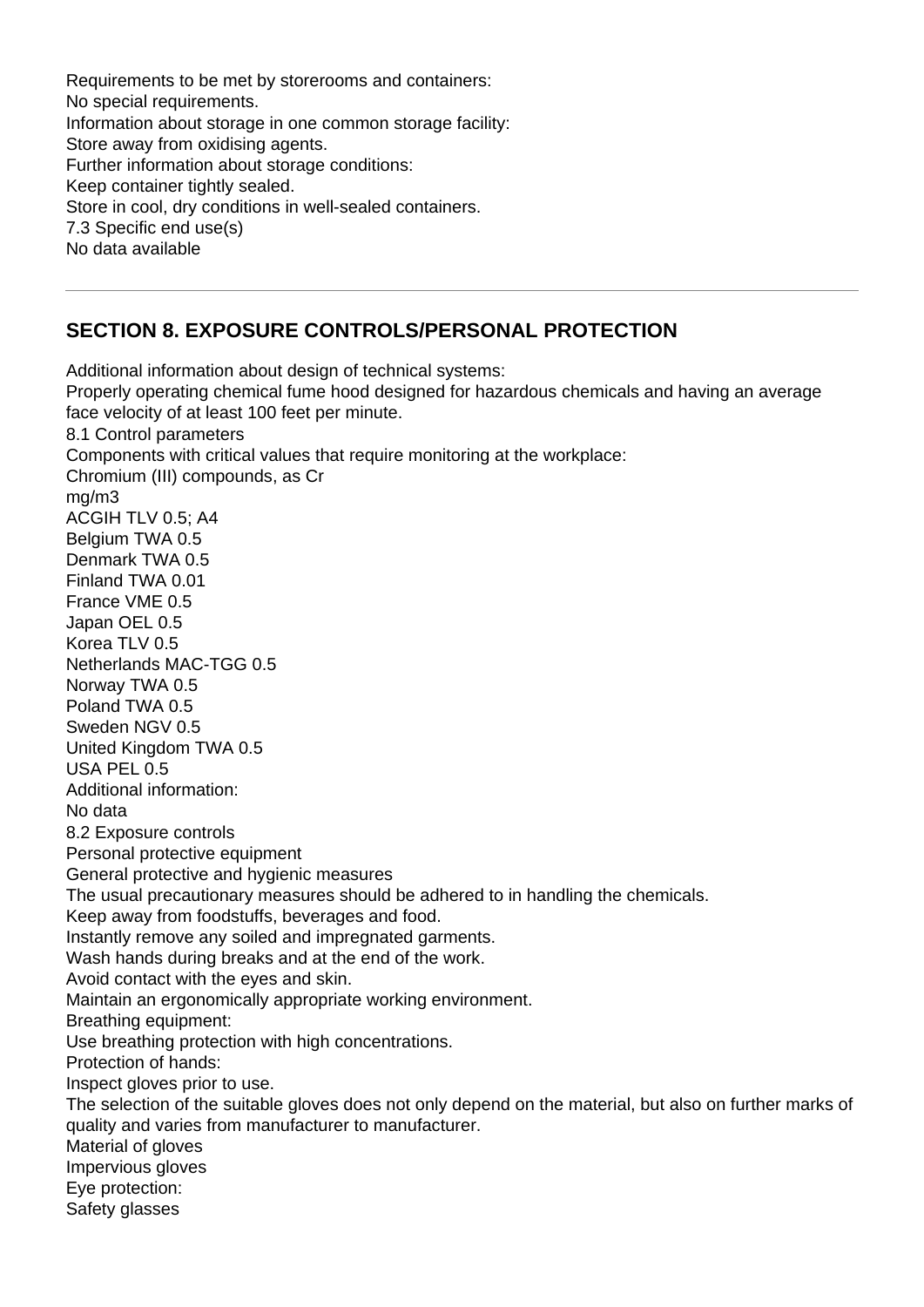### **SECTION 9. PHYSICAL AND CHEMICAL PROPERTIES**

9.1 Information on basic physical and chemical properties Appearance: Form: Solid Smell: Odorless Odor threshold: No data available. pH: N/A Melting point/Melting range: No data available. Boiling point/Boiling range: No data available Sublimation temperature / start: No data available Flash point: N/A Inflammability (solid, gas) Product is not inflammable. Ignition temperature: No data available Decomposition temperature: No data available Self-inflammability: No data available. Danger of explosion: Product is not explosive. Critical values for explosion: Lower: No data available Upper: No data available Steam pressure: N/A Density at 20 °C No data available. Relative density No data available. Vapor density N/A Evaporation rate N/A Solubility in Water  $(H<sub>2</sub>O)$ : Insoluble Partition coefficient (n-octanol/water): No data available. Viscosity: Dynamic: N/A Kinematic: N/A 9.2 Other information No data available

# **SECTION 10. STABILITY AND REACTIVITY**

10.1 Reactivity No data available 10.2 Chemical stability Stable under recommended storage conditions. Thermal decomposition / conditions to be avoided: No decomposition if used and stored according to specifications. 10.3 Possibility of hazardous reactions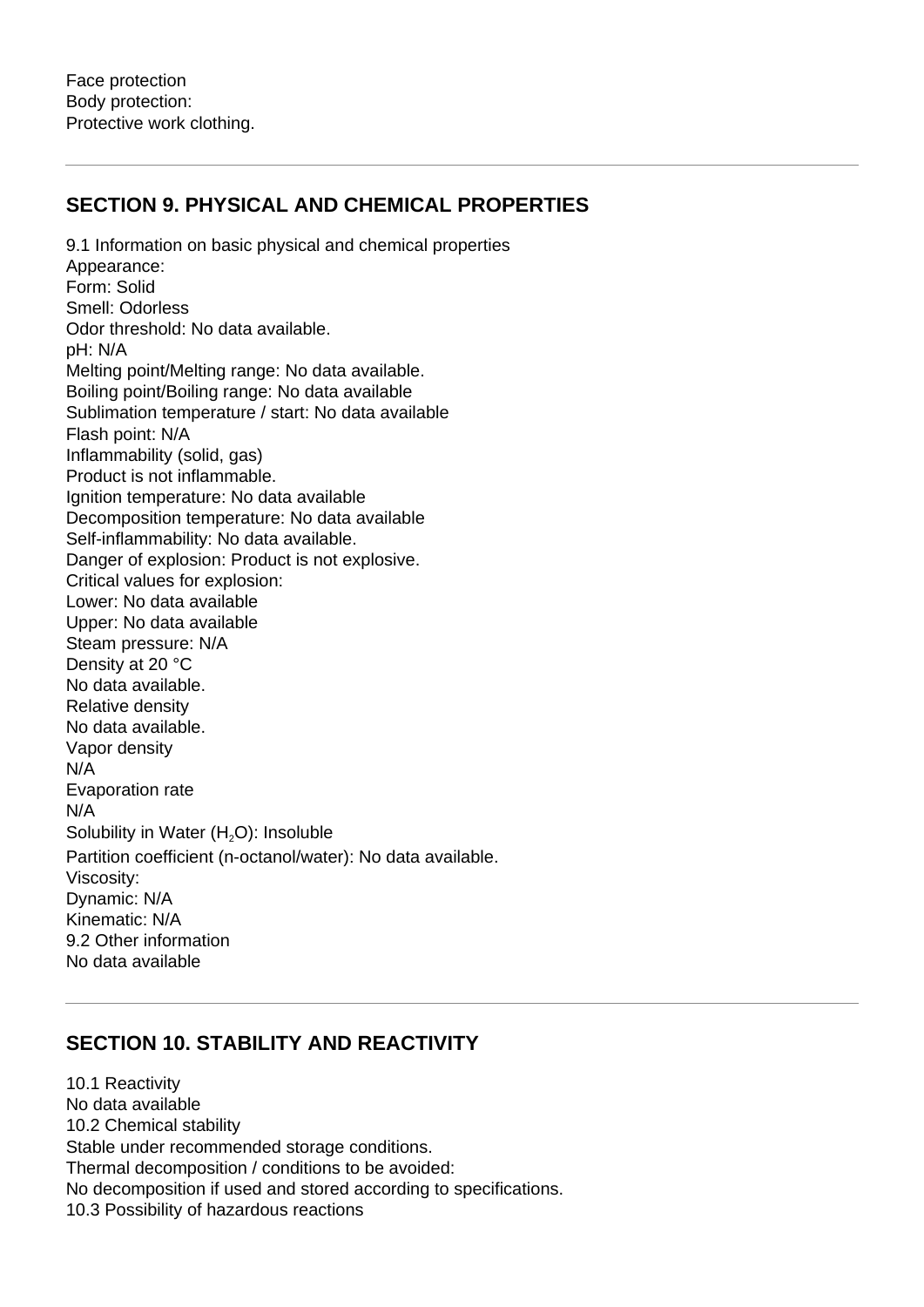Contact with acids releases flammable gases 10.4 Conditions to avoid No data available 10.5 Incompatible materials: Oxidising agents 10.6 Hazardous decomposition products: Nitrogen oxides (NOx) Metal oxide

#### **SECTION 11. TOXICOLOGICAL INFORMATION**

11.1 Information on toxicological effects Acute toxicity: Harmful if inhaled. Harmful if swallowed. LD/LC50 values that are relevant for classification: No data Skin irritation or corrosion: Causes skin irritation. Eye irritation or corrosion: Causes serious eye irritation. Sensitization: No sensitizing effect known. Germ cell mutagenicity: No effects known. Carcinogenicity: EPA-D: Not classifiable as to human carcinogenicity: inadequate human and animal evidence of carcinogenicity or no data are available. IARC-3: Not classifiable as to carcinogenicity to humans. ACGIH A4: Not classifiable as a human carcinogen: Inadequate data on which to classify the agent in terms of its carcinogenicity in humans and/or animals. Reproductive toxicity: No effects known. Specific target organ system toxicity - repeated exposure: No effects known. Specific target organ system toxicity - single exposure: May cause respiratory irritation. Aspiration hazard: No effects known. Subacute to chronic toxicity: No effects known. Additional toxicological information: To the best of our knowledge the acute and chronic toxicity of this substance is not fully known.

#### **SECTION 12. ECOLOGICAL INFORMATION**

12.1 Toxicity Aquatic toxicity: No data available 12.2 Persistence and degradability No data available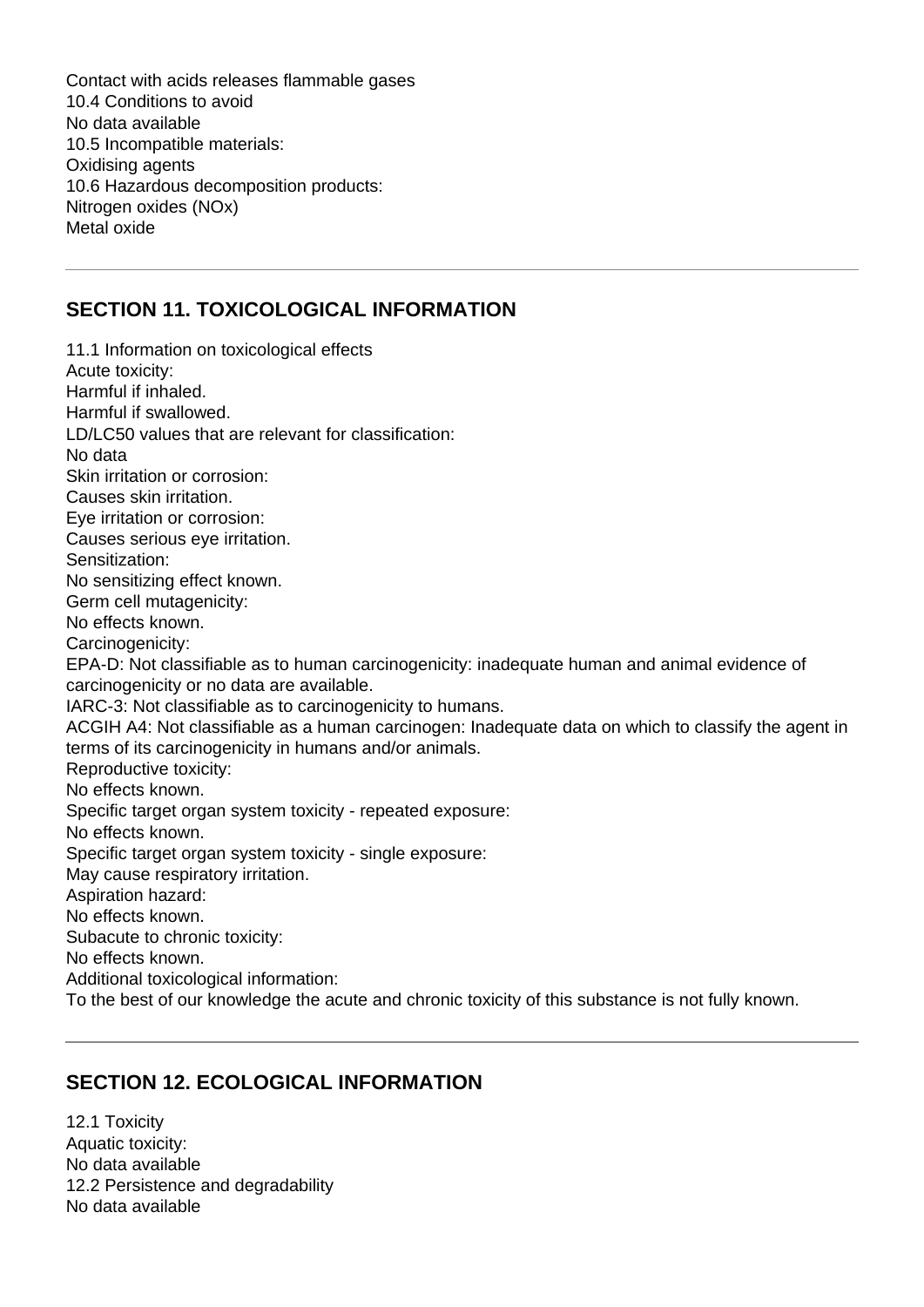12.3 Bioaccumulative potential No data available 12.4 Mobility in soil No data available Additional ecological information: Do not allow material to be released to the environment without official permits. Water hazard class 1 (Self-assessment): slightly hazardous for water. Do not allow undiluted product or large quantities to reach groundwater, water courses, or sewage systems. Avoid transfer into the environment. 12.5 Results of PBT and vPvB assessment PBT: N/A vPvB: N/A 12.6 Other adverse effects No data available

#### **SECTION 13. DISPOSAL CONSIDERATIONS**

13.1 Waste treatment methods Recommendation Hand over to disposers of hazardous waste. Must be specially treated under adherence to official regulations. Consult official regulations for proper disposal. Uncleaned packagings: Recommendation: Disposal must be made according to official regulations.

#### **SECTION 14. TRANSPORT INFORMATION**

UN-Number ADR, IMDG, IATA None 14.2 UN proper shipping name ADR, IMDG, IATA None 14.3 Transport hazard class(es) ADR, IMDG, IATA Class None Packing group ADR, IMDG, IATA None 14.5 Environmental hazards: N/A 14.6 Special precautions for user N/A 14.7 Transport in bulk according to Annex II of MARPOL73/78 and the IBC Code N/A